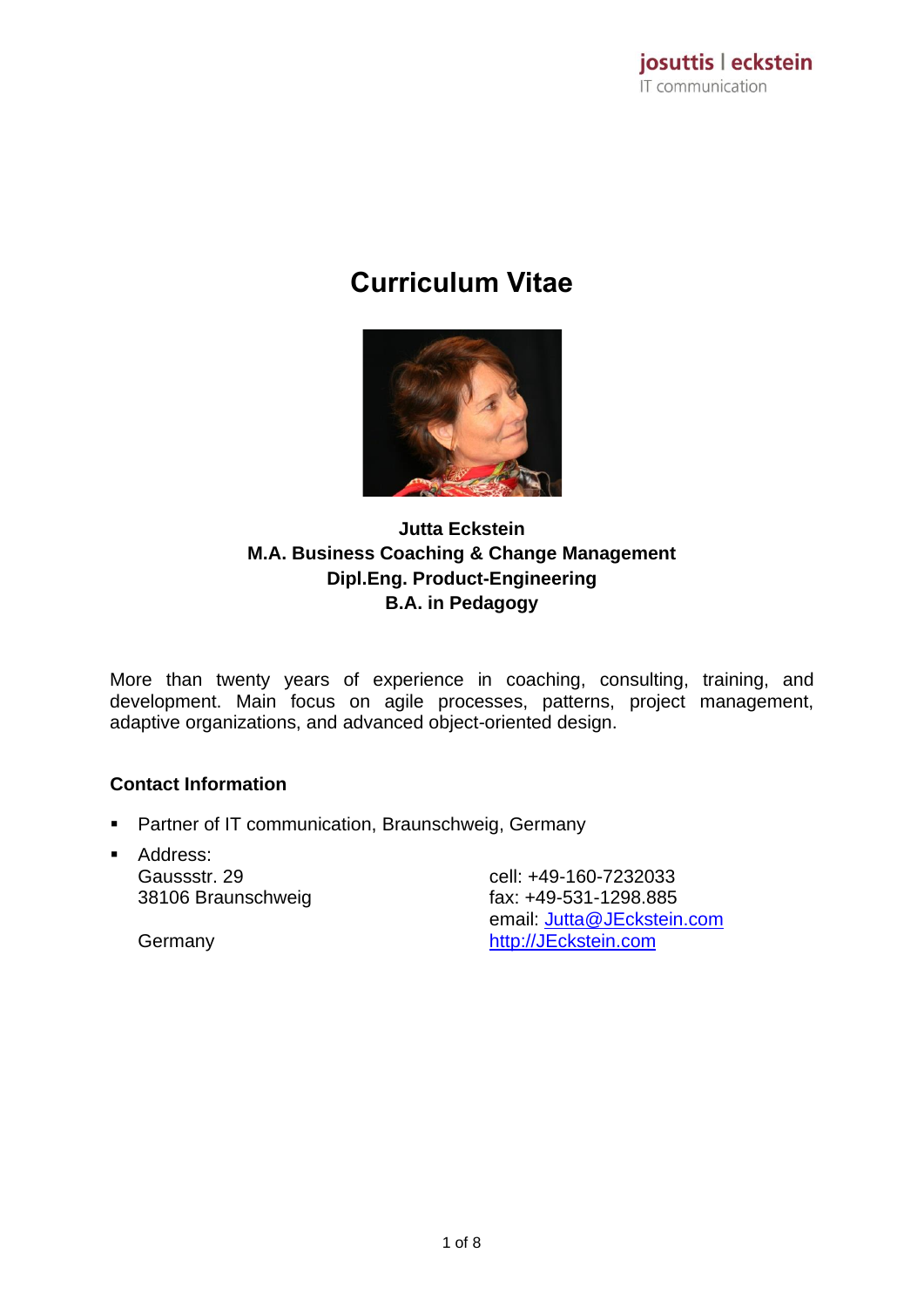#### **Competence**

- Organizational coaching
	- Coaching middle and top management on their journey to an agile organization
	- Helping teams implement agility as well on the organizational level
- Process coaching
	- Agile (software) development in large and distributed environments, that is scaling agile processes
	- Introduction and establishment of an agile software development process (XP, Scrum, Lean Software Development, Crystal Methodologies, FDD, ...)
	- Review and improvement of an existing software development process
- Project management:
	- Project monitoring and kick-off
	- Customer relationship
	- Team coaching: Improve the communication structure in your team
	- Risk management
- Quality assurance:
	- Process review with the focus on better delivery, collaboration, communication and teamwork
	- Assessing the established software development
	- Improving the code and design by using patterns, refactoring, reviews, heuristics and metrics
	- Testing strategy for all development stages: module (unit), system (integration) and acceptance (functional)
- Retrospectives:
	- Improve your development process during project development
	- Reflect on your last project and learn from it
- Trainings / Workshops:
	- Customized seminars
	- Public trainings
	- Education for trainer and teachers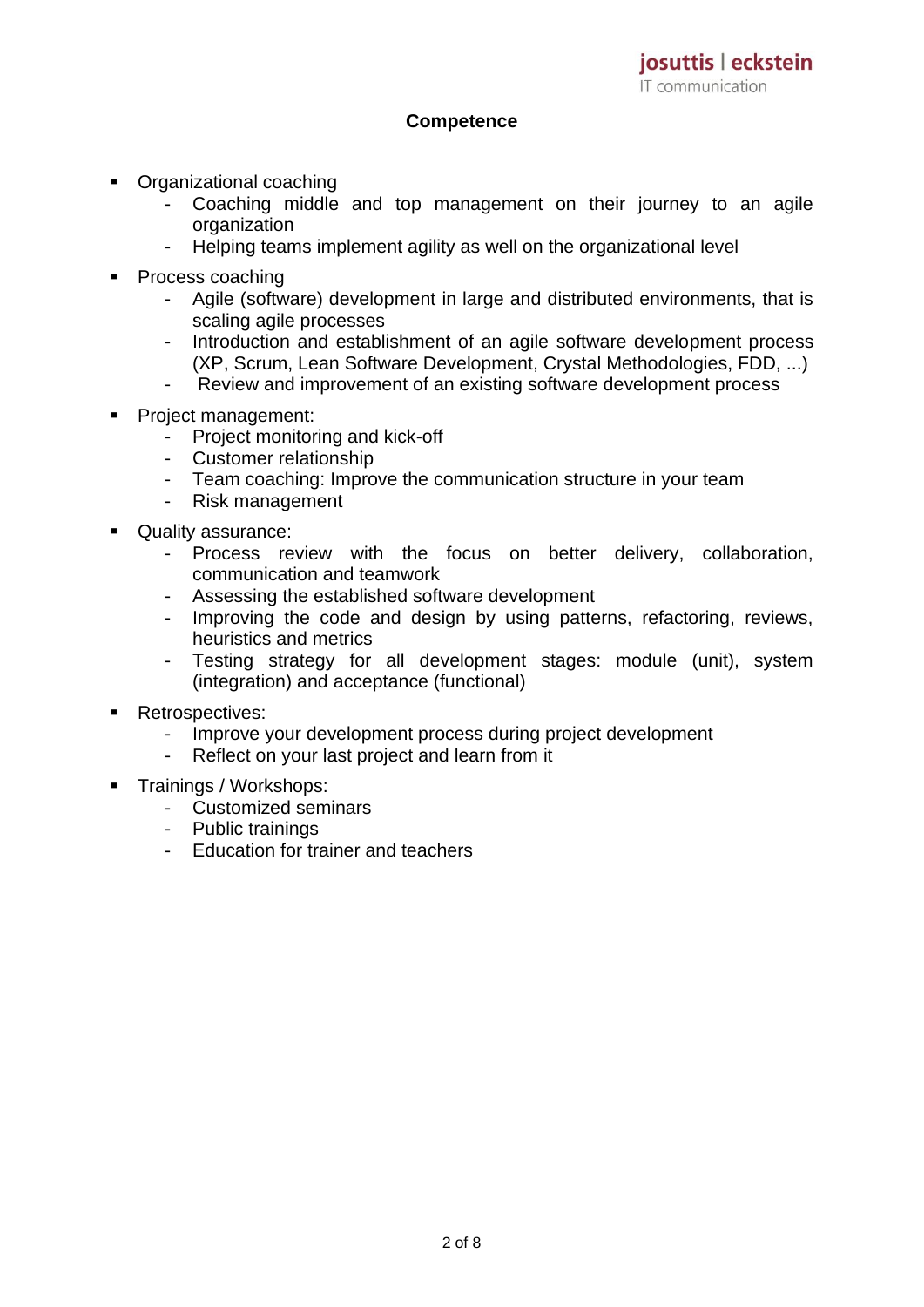#### **Career Summary**

#### $10/1998 -$  present

indepedent coach, consultant, and trainer in the area of agile processes and adaptive organizations

- Coach for establishing an agile organization for a governmental organization
- Coach for implementing company-wide agility (across all departments) for a private bank
- Coach for an agile transition in a large-scale and cross-located environment in investment banking (Hamburg and London)
- Coach for the Scrum Masters in a large-scale agile project for a B2C system (HTML, XML, CSS, Angular JS)
- Coach for middle and top management in order to establish conditions that enable agility on the organizational level for a large corporation in the medical sector
- Coach for middle and top management on their way to becoming an agile organization for a mid-sized ERP provider
- design and realization of trainings and workshops on the topic of introducing agile development and other subject matters such as project management, planning, agile development for large and distributed projects
- coach for strategically establishing agile processes within an organization focused on multimedia development, spread over several sites in Germany
- process coach for creating and establishing an agile process both for (embedded) software and hardware development for an enterprise in mechanical engineering where sites in China, Singapore, Switzerland, and USA were involved
- realization of an education on teaching and facilitation techniques for for professors and teachers in Denmark
- process coach for creating and establishing an agile process with the focus on Scrum and extreme programming for an embedded telecommunication development project spread over Austria, Czech Republic, Hungary, Germany, and the United Kingdom
- project coach with the focus on agile development for an embedded traffic control project spread over Austria, Czech Republic, Germany, and Hungary
- facilitation of many retrospectives for improving the established software development process for different companies all over Europe
- coach for creating and establishing an iterative and incremental process as an enterprise-wide process in a German bank software shop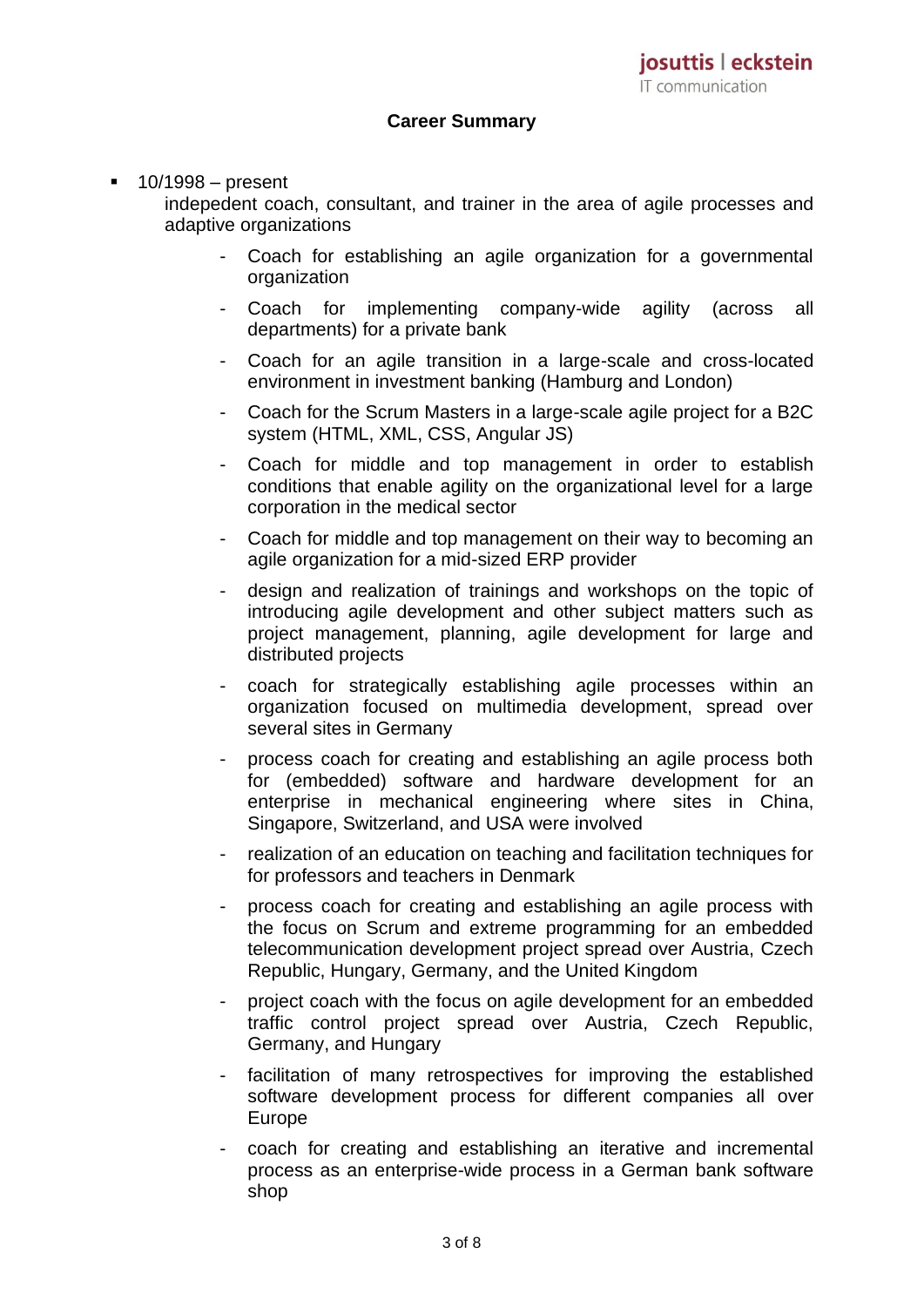- project coach with the focus on setting up an agile process for a large J2EE project in an insurance consulting company in Germany
- team and project management coach with the focus on defining and establishing an agile process and on quality assurance for a document management system at a German automobile company
- development process and customer relationship coach with the additional focus on quality assurance in an international Extreme Programming team at a German life insurance company
- development agile process coach with an additional focus on team communication for a large mission-critical J2EE project at a German bank software shop
- development of a Capacity- and Availability Management-System with an international team for a Swiss bank
- design and realization of different training courses in Germany, Spain and UK; topics: Extreme Programming, Advanced Design, Programming Languages (Java, Smalltalk), OOAD (UML, UP, RUP), **CORBA**
- 07/1997 09/1998

employed by Integral Development GmbH in Munich, Germany as a senior consultant and trainer

- development of a Risk-Management-System with an international team for exotic financial instruments (derivatives) for a German bank; method used: UML (Booch / Rumbaugh / Jacobsen); development environment: Rational Rose, Finance-Framework UFS (Universal Finance Server), VisualWorks Smalltalk, SQL Server
- design and realization of the following training courses in Germany, UK and USA:
	- Smalltalk in connection with the Universal-Finance-Server UFS
	- object-oriented analysis and design with OBA (Object Behavior Analysis) and RDD (Responsibility Driven Design) by using UML
- 01/1995 06/1997
	- employed by ParcPlace Systems GmbH (now Valtech) in Munich, Germany as a consultant and trainer
		- support in the design and implementation of a Warehouse Information System for a German automobile supplier; method used: OBA (Object Behavior Analysis); development environment: VisualWorks
		- coaching for the implementation of a Project Planning and Controlling System for a German automobile manufacturer; development environment: **VisualSmalltalk**
		- Different consulting support in the automobile- and finance industry.
		- *"Firefighting Support"* in design as well as in implementation
		- design and realization of the following training courses in Austria, Germany, Hungary, Switzerland, Slowenia, UK, and USA:
			- object-oriented concepts
			- Smalltalk for engineers, from basics to advanced
			- Smalltalk applications in the internet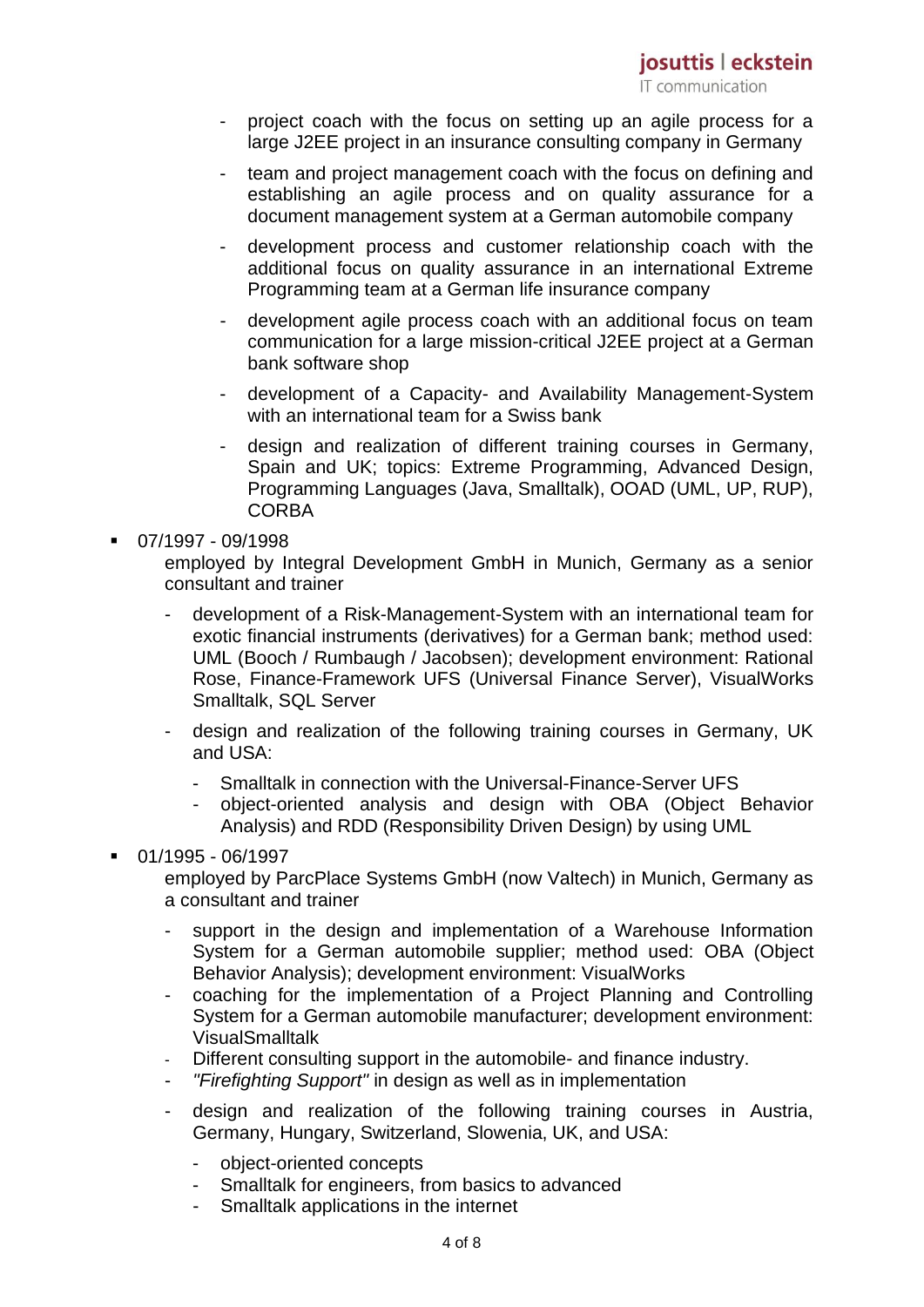$-05 - 12/1994$ 

employed by BCI - Bank Consulting International GmbH in Munich, Germany as a system architect

- design and implementation of a Risk-Management-System for German bank as a client/server solution; method used: OMT (Rumbaugh); development environment: Paradigm Plus, DialogBuilder (Graphical User Interface Builder), C++, Oracle, AIX
- system analysis and implementation of an information system for German leasing companies; method used: OOA/D (Booch); development environment: Enfin-Smalltalk, Windows
- 05/1992 04/1994

employed by IN GmbH in Konstanz, Germany in the areas of training, engineering and consulting

- development of a Hypertext System for a German computer manufacturer; development environment: TeleUSE (Graphical User Interface Builder), OSF/Motif, C++, AIX
- design and implementation of a Support Tracking System; method used: OOA/OOD (Coad/Yourdan); development environment: ODBMS O2, **SunOS**
- design and implementation of a Simulation System for a Swiss power plant; method used: OOA/OOD (Coad/Yourdan); development environment: TeleUSE (Graphical User Interface Builder), ODBMS O2, HP-UX
- design and realization of the following training courses:
	- C++
	- object-oriented databases
	- X-Windows Systems and OSF/Motif programming
- $\blacksquare$  02 07/1991

during the study practical experience while working for Hanhart Comtech GmbH & Co. KG in VS-Schwenningen, Germany

- system analysis (SA/SD) in the field of inhouse communication
- developing of manuals for inhouse communication systems
- $\blacksquare$  02 09/1990

practical term at Metatech GmbH in St. Georgen, Germany

- design and realization of a Management-Information-System as a client/server-solution for a computer manufacturer; development environment: Grit (Graphical User Interface Builder), C++, RDBMS Ingres, DOS
- pilote installation and onsite customer support in London, UK and Vienna, Austria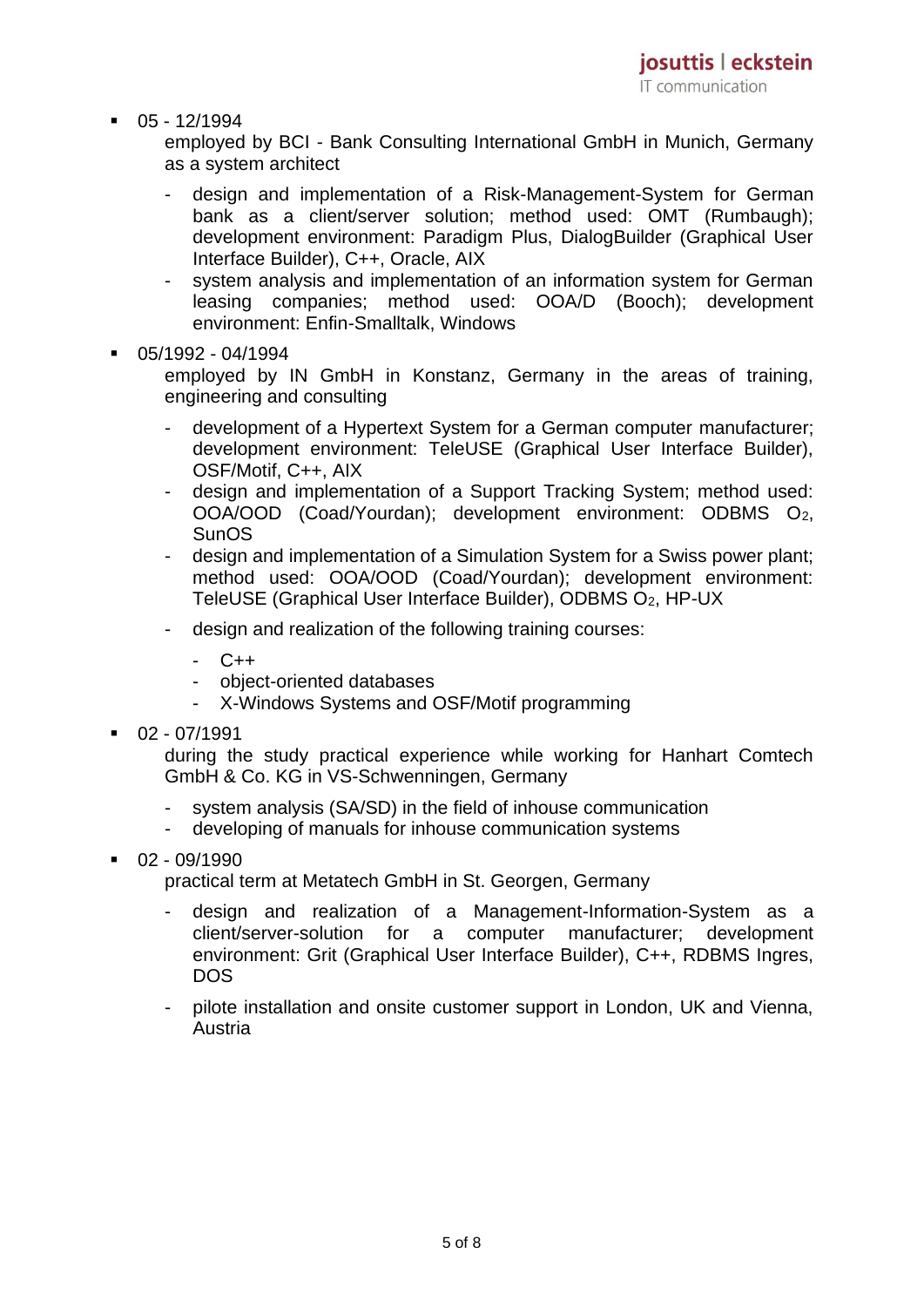#### **Publications and other Engagements**

- Licensed Facilitator of the Agile Fluency™ Model
- Certified as Human System Dynamics Professional
- **In 2011 elected into the [Top 100 most important persons of the German IT.](http://www.computerwoche.de/g/top-100-die-wichtigsten-persoenlichkeiten-in-der-deutschen-itk-landschaft,102088,88)**
- Books:
	- *Company-wide Agility with Beyond Budgeting, Open Space & Sociocracy: Surviving & Trhiving on Disruption*, CreateSpace. 2018
	- *Retrospectives for Organizational Change*, Leanpub, 2014-2015
	- *Diving for Hidden Treasures: Uncovering the Cost of Delay in the Real Value in Your Project Portfolio*, co-authored with Johanna Rothman, Pragmatic Ink, 2014
	- *Agile Softwareentwicklung in großen Projekten: Teams, Prozesse und Technologien - Strategien für den Wandel im Unternehmen*, dpunkt.verlag, Heidelberg, 2011.
	- *Agile Software Development with Distributed Teams: Staying Agile in a Global World*, Dorset House, New York, 2010.
	- *Agile Softwareentwicklung mit verteilten Teams*, dpunkt.verlag, Heidelberg, 2009.
	- *Agile Software Development in the Large – Diving into the Deep*, Dorset House, New York, 2004.
- More books as contributor or editor, see [https://www.jeckstein.com/books](https://www.jeckstein.com/books-buecher/)[buecher/](https://www.jeckstein.com/books-buecher/)
- [Talks,](Talks) Articles and [podcasts](https://www.jeckstein.com/podcasts-articles/)
- **■** Member of the Agile Alliance Non-Profit Organization. The organization, which supports agile development. Member of the board of directors from 2003 till 2007.
- Member of the IEEE Workgroup 1648, which defines recommendation practices for Establishing and Managing Software Development Efforts Using Agile Methods
- Member of diverse program committees, see my [engagement in conferences](https://www.jeckstein.com/engagement-in-conferences/)
- Certified Scrum Master (December 20, 2004)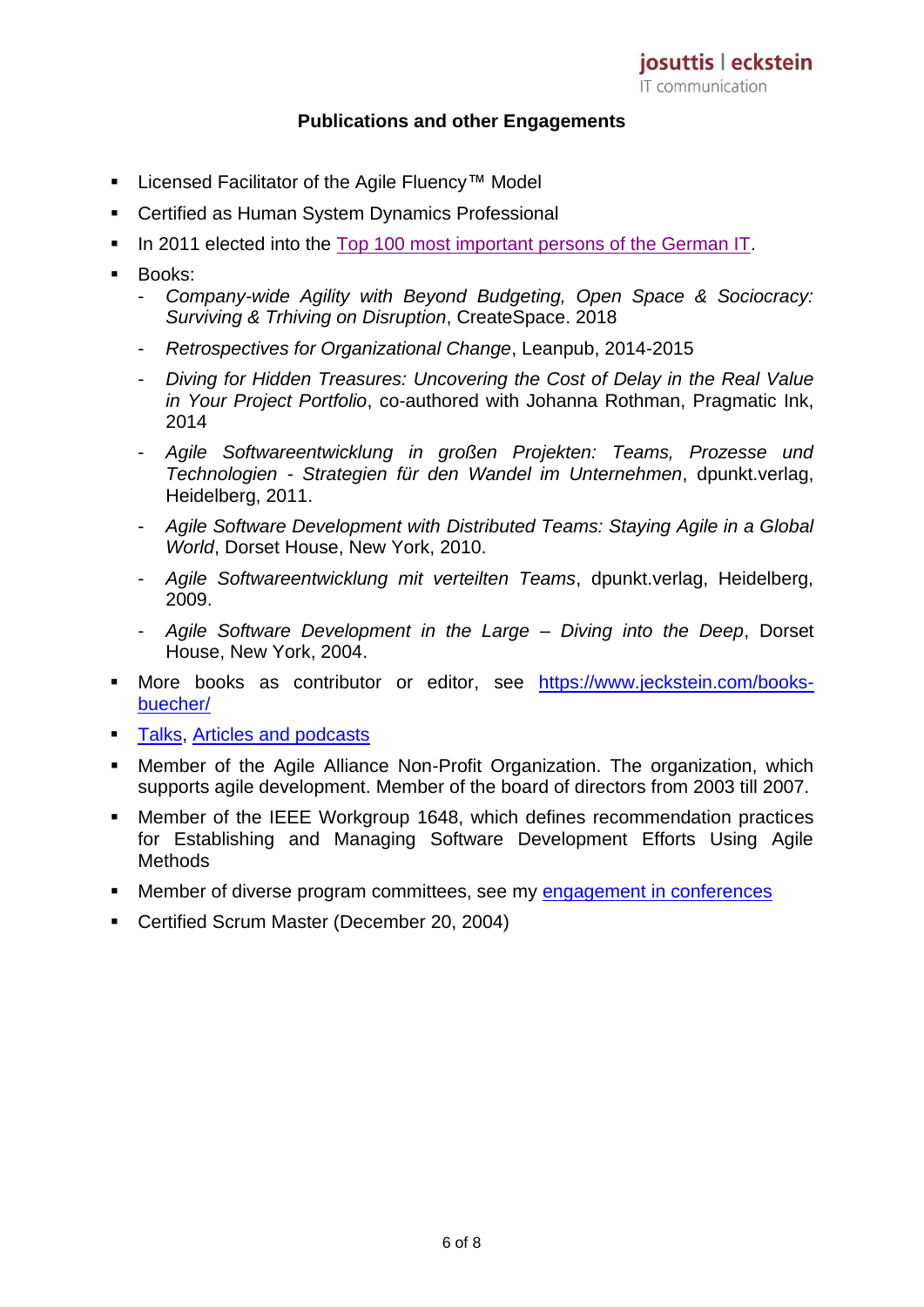**Customers (excerpt)**

- AutoScout24, Munich, Germany
- Berenberg, Hamburg
- **Bison Ag, Sursee, Switzerland**
- **BMW, Munich, Germany**
- **■** Bull, Frankfurt, Germany
- Cegeka (former Adartis), Leuven, Belgium
- Cisco (former Tandberg), Oslo, Norway
- DaimlerChrysler, Stuttgart, Germany
- David, Braunschweig, Germany
- Deutsche Bank, Frankfurt, Germany
- Dräger Medical, Lübeck, Germany
- **·** Driebit, Amsterdam, Netherlands
- **DVAG, Frankfurt, Germany**
- Elektrobit, Braunschweig and Erlangen, Germany
- ESI (European Software Institute), Bilbao, Spain
- **·** Finalist, Rotterdam, Netherlands
- **EXECT:** FinanzIT (former DVG), Hannover, Germany
- **EXECTED Fraunhoferinstitut ITWM, Kaiserslautern, Germany**
- HypoVereinsbank, Munich, Germany
- **IBM, Böblingen, Germany**
- **·** ICW Heidelberg, Germany
- ILOG Paris, France
- **·** Integris, Frankfurt, Germany
- Kulicke & Soffa Fort Washington PA (USA), Singapore, Suzhou (China) and Berg (Switzerland)
- **E.** Lovalty Partner, Munich, Germany
- LV 1871, Munich, Germany
- **■** Marconi, Frankfurt, Germany
- Mirabeau, Amsterdam, Netherlands
- Nokia, Espoo, Finland
- **•** Oracle, Munich, Germany
- Pearson Education, UK and Norway
- Raiffeisen Software Solutions und Service GmbH, Vienna, Austria
- Roche-Diagnostics, Rotkreuz, Switzerland
- **EXE** Siemens, Munich, Germany and Vienna, Austria
- **EXECT:** Siemens Medical, Erlangen, Germany
- **·** SIGS-Datacom, Troisdorf, Germany
- Software Imaging, Oxford, UK
- Sybit, Radolfzell, Germany
- T-Systems, MMS, Dresden and Berlin, Germany
- **UBS Zürich, Schweiz**
- University of Aarhus, Denmark
- University of Gothenburg, Sweden
- Valtech, Düsseldorf, Germany and London, UK
- Xing, Hamburg, Germany
- **EXECTE 75**<br>**EXECTE Stuttgart, Germany**
- ZF, Friedrichshafen, Germany